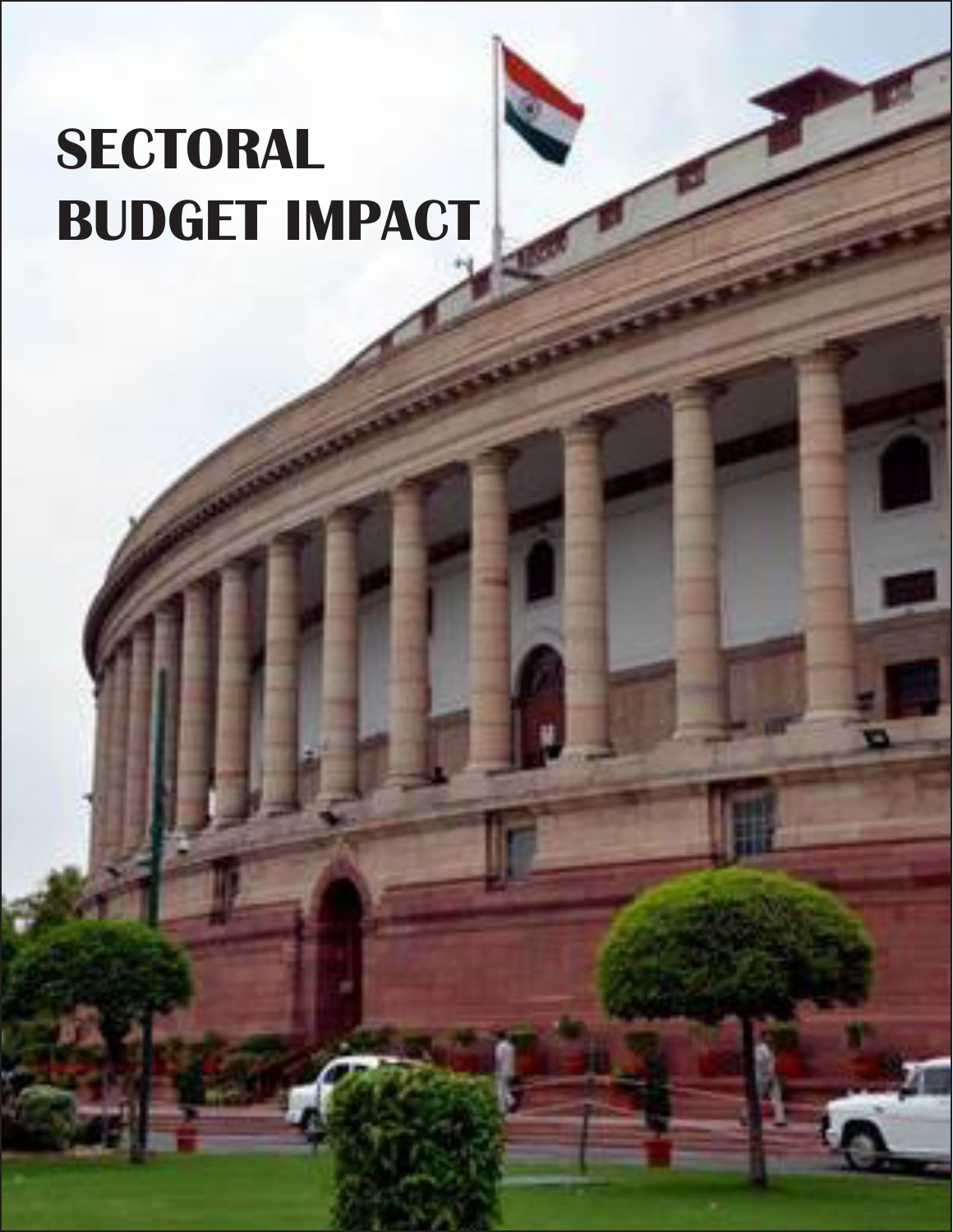# **Agriculture**

#### **Budget Proposals**

- Chemical-free Natural Farming will be promoted throughout the country, with a focus on farmers' lands in 5-km wide corridors along river Ganga, at the first stage.
- The procurement of wheat in Rabi 2021-22 and the estimated procurement of paddy in Kharif 2021-22 will cover 1208 lakh metric tonnes of wheat and paddy from 163 lakh farmers, and Rs 2.37 lakh crore direct payment of MSP value to their accounts.

#### **Impact**

- Chemical-free Natural Farming will likely help exports in the coming time, focus on start-ups and AgriTech in the budget will help develop a digital ecosystem and technology inclusion in the agri sector.
- Direct payment of MSP value of Rs 2.37 lakh crore to farmers will encourage farmers to produce more in the next year. And also help them to improve their standard of living.

### **Automobile**

#### **Budget Proposals**

• Announced to promote a shift to use of public transport in urban areas. This will be complemented by clean tech and governance solutions, special mobility zones with zero fossil-fuel policy, and EV vehicles.

#### **Impact**

• Public transport could benefit from lower operating costs along with a reduction in emissions with the focus on clean tech and EVs.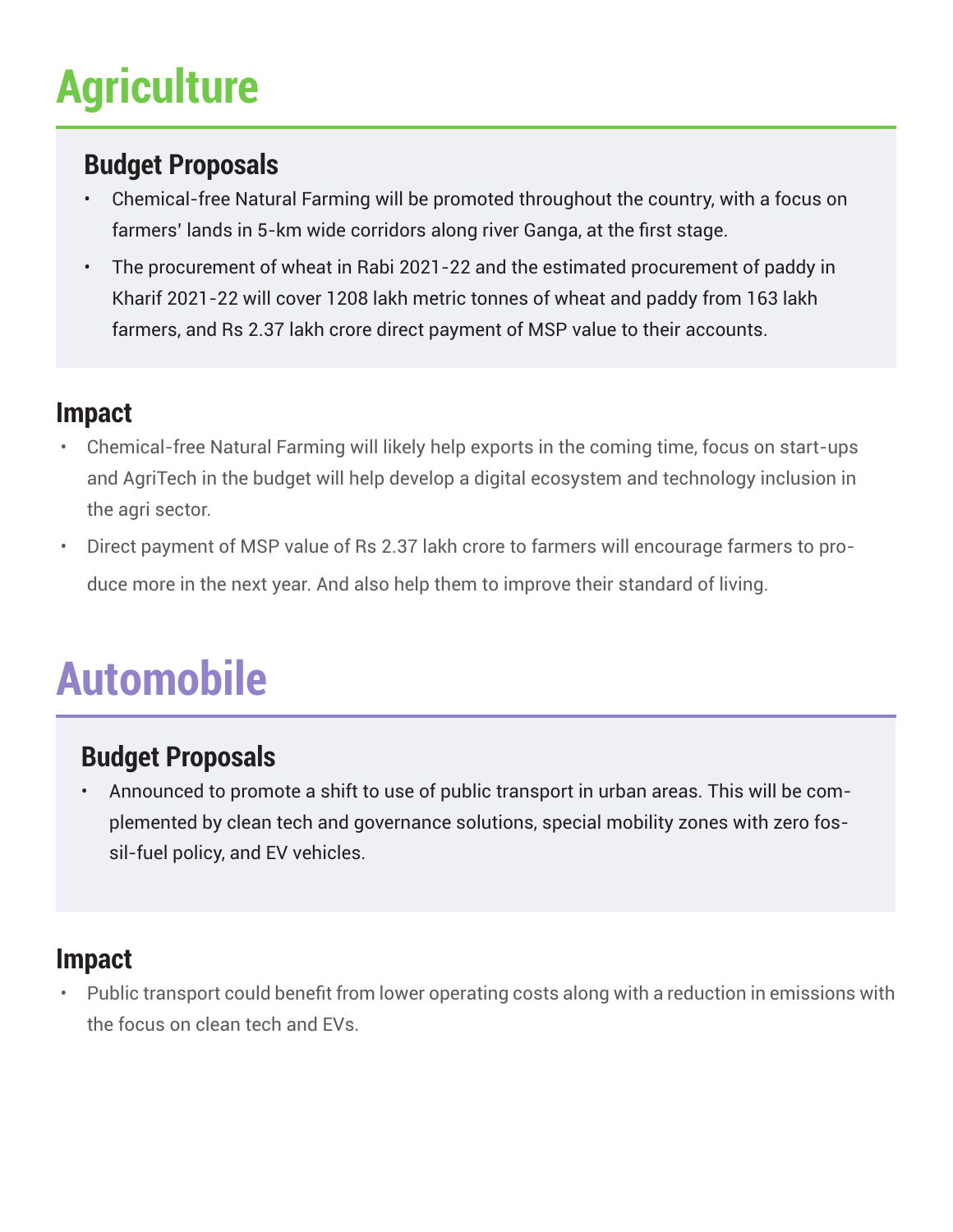## **Batteries**

### **Budget Proposals**

- Considering the constraint of space in urban areas for setting up charging stations at scale.
- A battery swapping policy will be brought out and inter-operability standards will be formulated.

#### **Impact**

- Setting up charging stations at scale will improve efficiency in the EV ecosystem.
- The announcement on battery policy will provide a big boost to the deployment of electrical mobility in the country. This will also improve the deployment of battery-led energy storage systems for complementing the green energy generation and decentralization of energy distribution.

# **Chemical**

#### **Budget Proposals**

- Customs duty on certain critical chemicals namely methanol, acetic acid and heavy feed stocks for petroleum refining are being reduced.
- Duty is being raised on sodium cyanide for which adequate domestic capacity exists.

### **Impact**

• The reduction of Customs duty on certain critical chemicals and increase of customs duty on sodium cyanide will help in enhancing domestic value addition.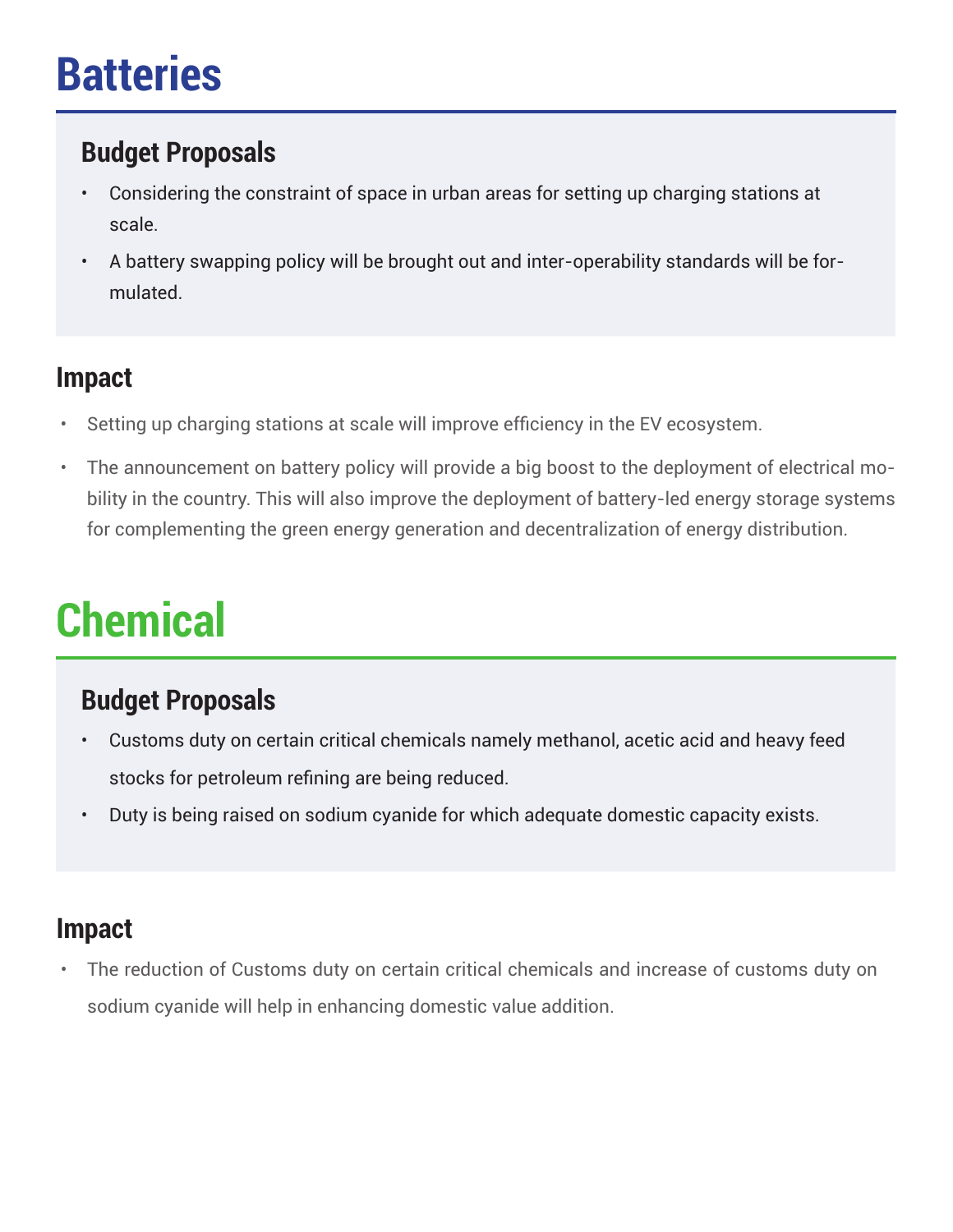# **Defence**

### **Budget Proposals**

- 68% of the capital procurement budget for the Defence sector will be earmarked for domestic industry.
- Defence R&D will be opened up for industry, startups and academia with 25 per cent of defence R&D budget earmarked.

#### **Impact**

- The capital procurement budget for domestic industry will promote Aatmanirbharta and also will reduce dependence on imports of defence equipment.
- Allocation of 25 per cent of defence R&D budge for startups and academia will encourage private players to take up design and development of military platforms and equipment

# **Education**

#### **Budget Proposals**

- One class-one TV channel programme of PM eVIDYA will be expanded from 12 to 200 TV channels.
- 750 virtual labs in science and mathematics, and 75 skilling e-labs for simulated learning environment, will be set-up in 2022-23.
- High-quality e-content in all spoken languages will be developed for delivery via internet, mobile phones, TV and radio through Digital Teachers.

- The program will help in creating a standard education which will be very helpful for student of any state and bring every states' student at one level.
- Setting up of virtual labs will promote crucial critical thinking skills, and will also give space for creativity to students.
- High-quality e-content through various digital modes help student to find study material very easily and these study material become more handy for the student.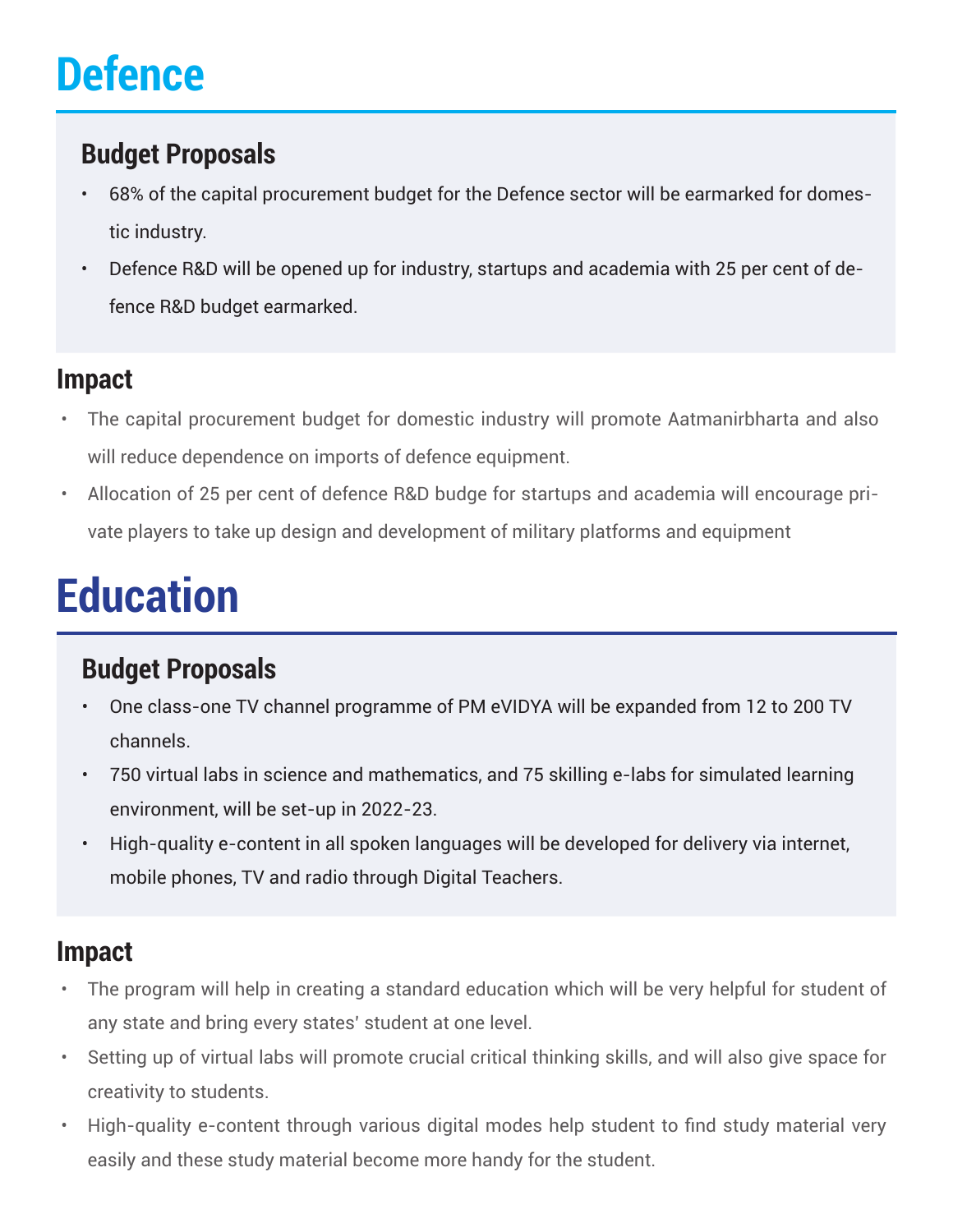# **Gems & Jewellery**

### **Budget Proposals**

- Customs duty on cut and polished diamonds and gemstones is being reduced to 5 per cent.
- To facilitate export of jewellery through e-commerce, a simplified regulatory framework shall be implemented by June this year.

#### **Impact**

- The decrease in custom duty from 7.5% to 5% might help remove the blockages and tie-ups in the legalized channels of diamond imports.
- Simplified regulatory framework for export of jewellery through e-commerce will help Indian e-commerce brands to expand to overseas markets and cater to the vast and growing demand.

# **Healthcare**

#### **Budget Proposals**

- National Digital Health Ecosystem will be rolled out.
- 'National Tele Mental Health Programme' will be launched.

- National Digital Health Ecosystem will provide hospitals to maintain digital registries of health providers, consent framework, and universal access to health facilities.
- National Tele Mental Health Programme' will provide better access to quality mental health counselling and care services.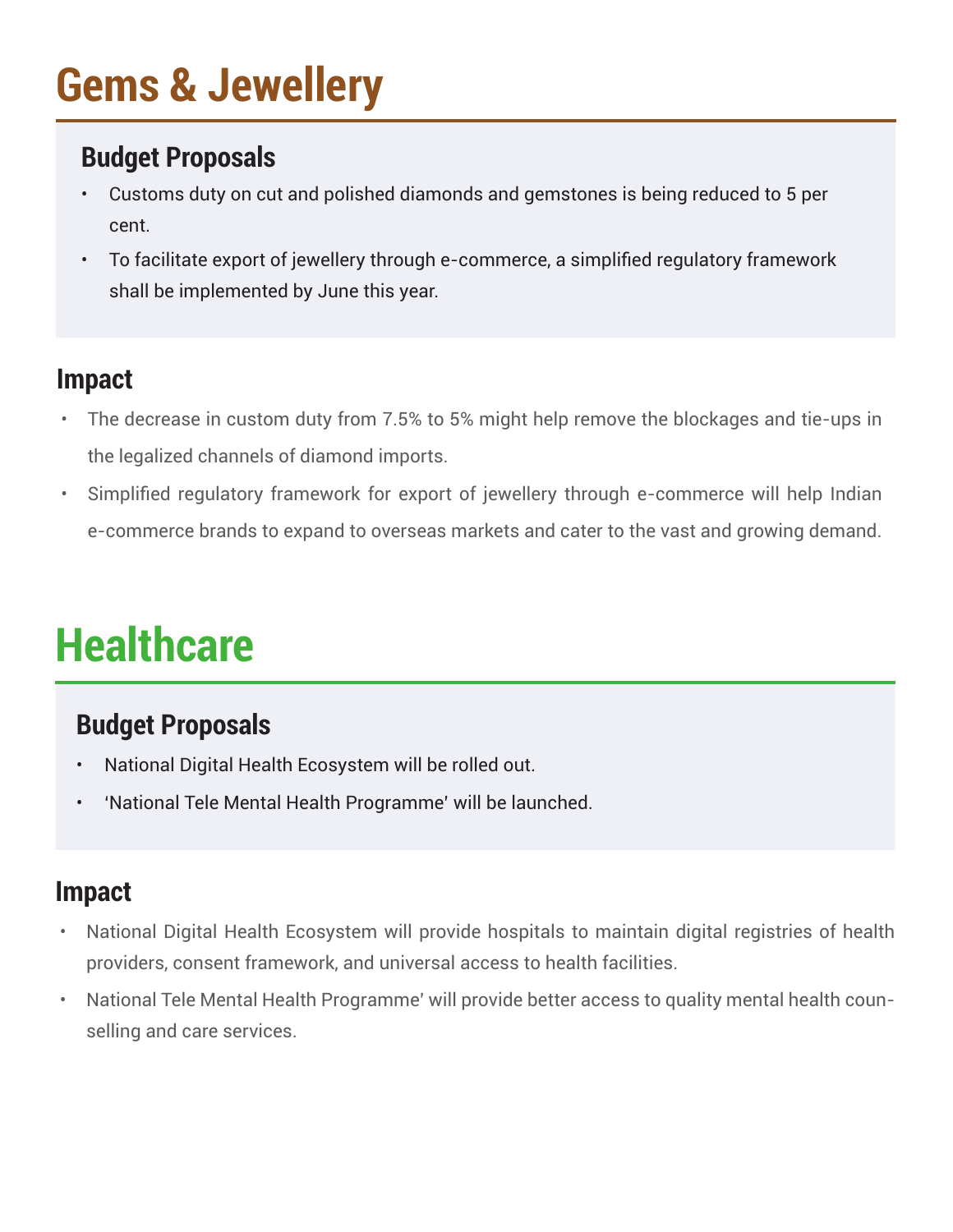# **Infrastructure**

### **Budget Proposals**

- The National Highways network will be expanded by 25,000 km in 2022-23. Rs 20,000 crore will be mobilized through innovative ways of financing to complement the public resources.
- 100 cargo terminals will be developed during the next three years under the PM Gati Shakti master plan.

#### **Impact**

- The expansion of National Highways will provide greater connectivity and will facilitate faster movement of people and goods.
- The development of 100 cargo terminals will ensure a more efficient logistics connectivity.

# **Railways**

### **Budget Proposals**

- Railways will develop new products and efficient logistics services for small farmers and Small and Medium Enterprises.
- 'One Station-One Product' concept will be popularized to help local businesses & supply chains.
- 400 new-generation Vande Bharat Trains with better energy efficiency and passenger riding experience will be developed and manufactured during the next three years.

- The new products and efficient logistics services might help small farmers and SMEs shift their product in other states with minimum freight charges.
- One Station-One Product' will enhance the future opportunities for local businesses and supply chain ecosystem.
- The launch of 400 new-generation Vande Bharat Trains with better energy efficiency will help passenger with better riding experience and also provide various private players huge opportunity in the sector.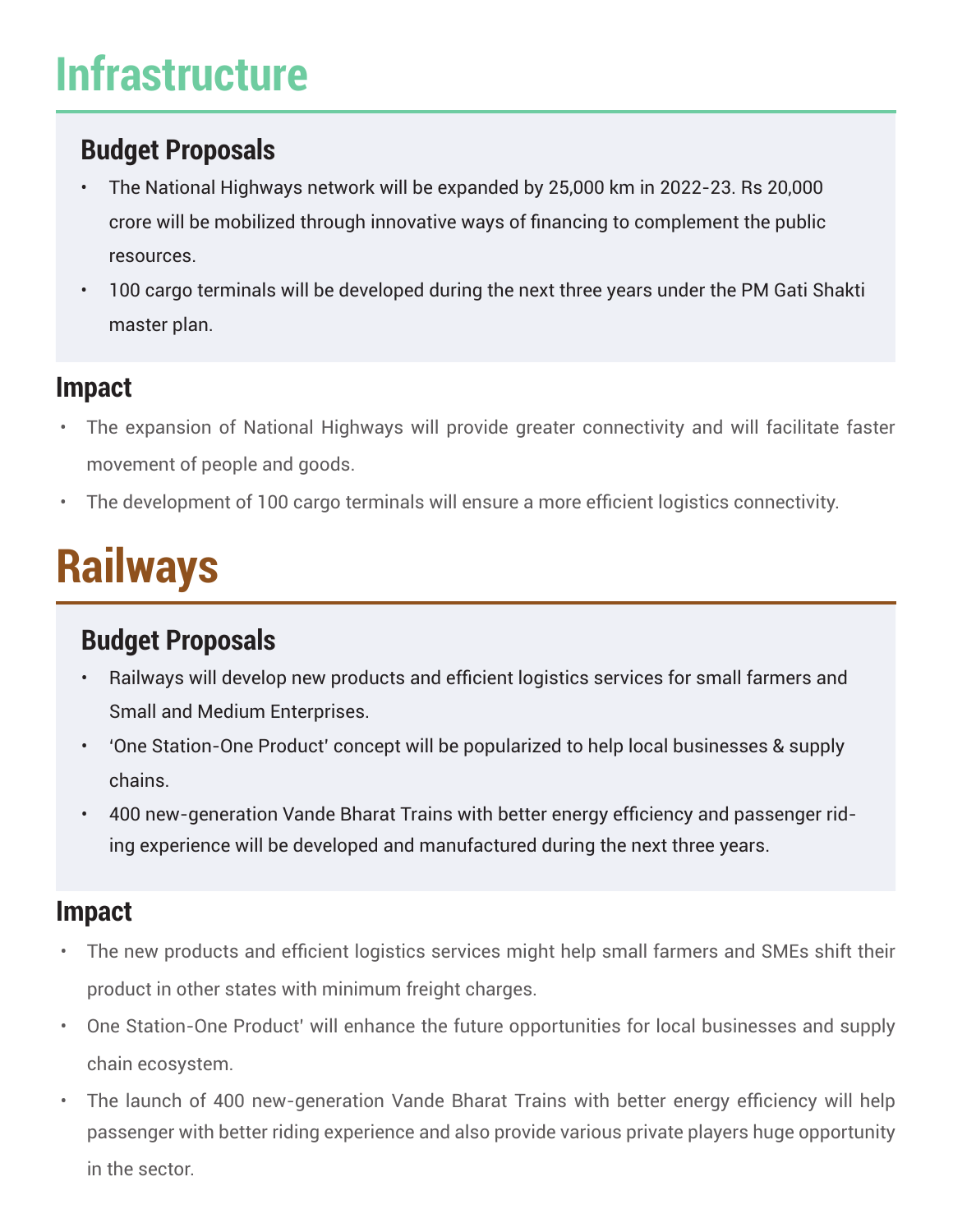# **Real Estate**

### **Budget Proposals**

• Housing project has been allotted Rs 48000 crore for FY23

#### **Impact**

• Allocation for housing project will provide houses to 80 lakh people under PM Awas Yojana, both rural and urban.

## **Steel**

### **Budget Proposals**

- Customs duty exemption given to steel scrap last year is being extended for another year to provide relief to MSME secondary steel producers.
- Certain Anti- dumping and CVD on stainless steel and coated steel flat products, bars of alloy steel and high-speed steel are being revoked.

- Extension of customs duty exemption on steel scrap will provide relief to MSME secondary steel producers.
- Revocation of Anti- dumping and CVD on stainless steel etc. will help in bringing down the steel prices and prices of certain metal will decrease significantly.